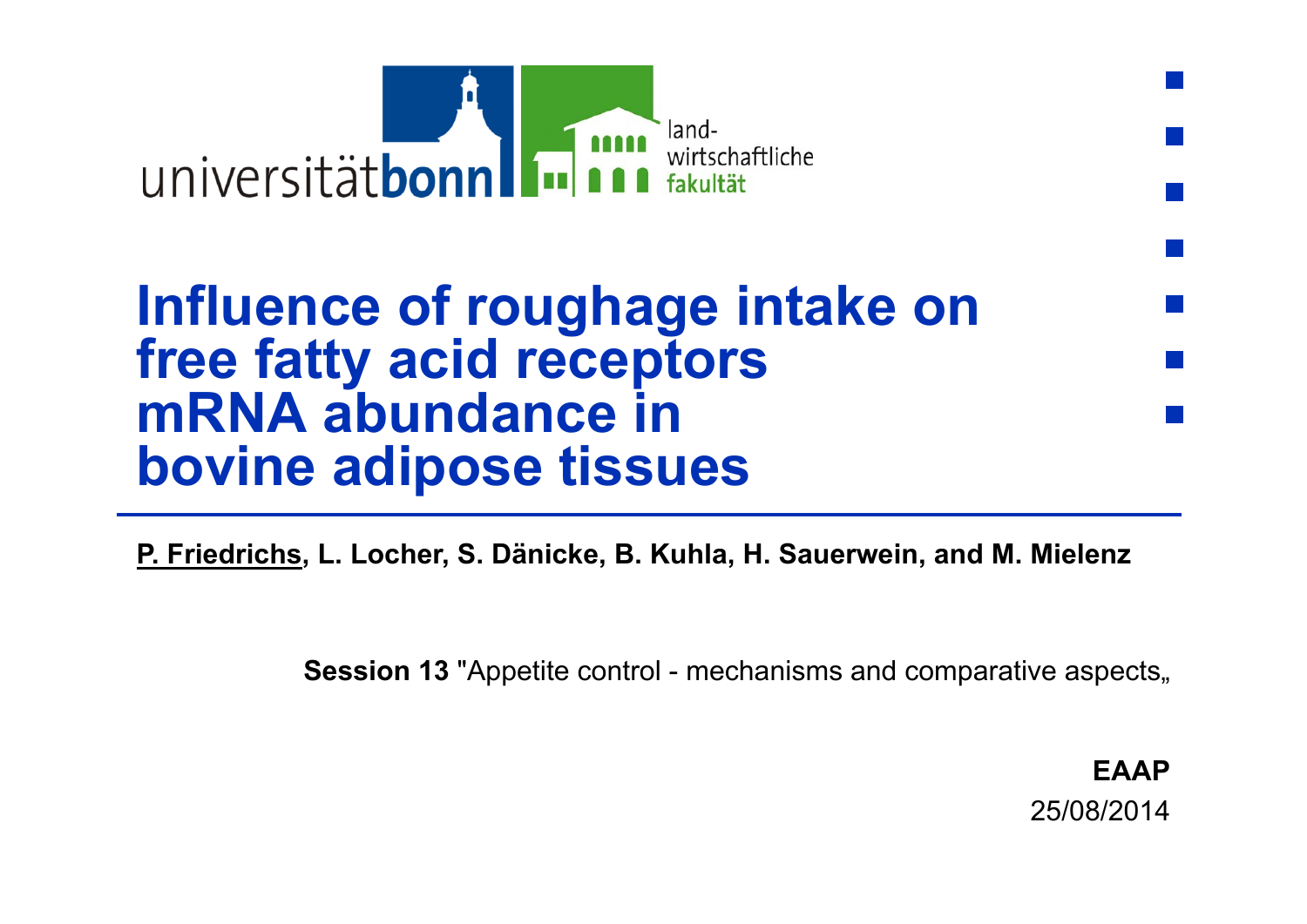

# **Introduction I**



- • Negative energy balance (NEB) at the onset of lactation
	- – Primarily compensated by increased lipolysis in adipose tissue (AT)
- $\rightarrow$  Nutrient sensors: Regulation of energy homeostasis

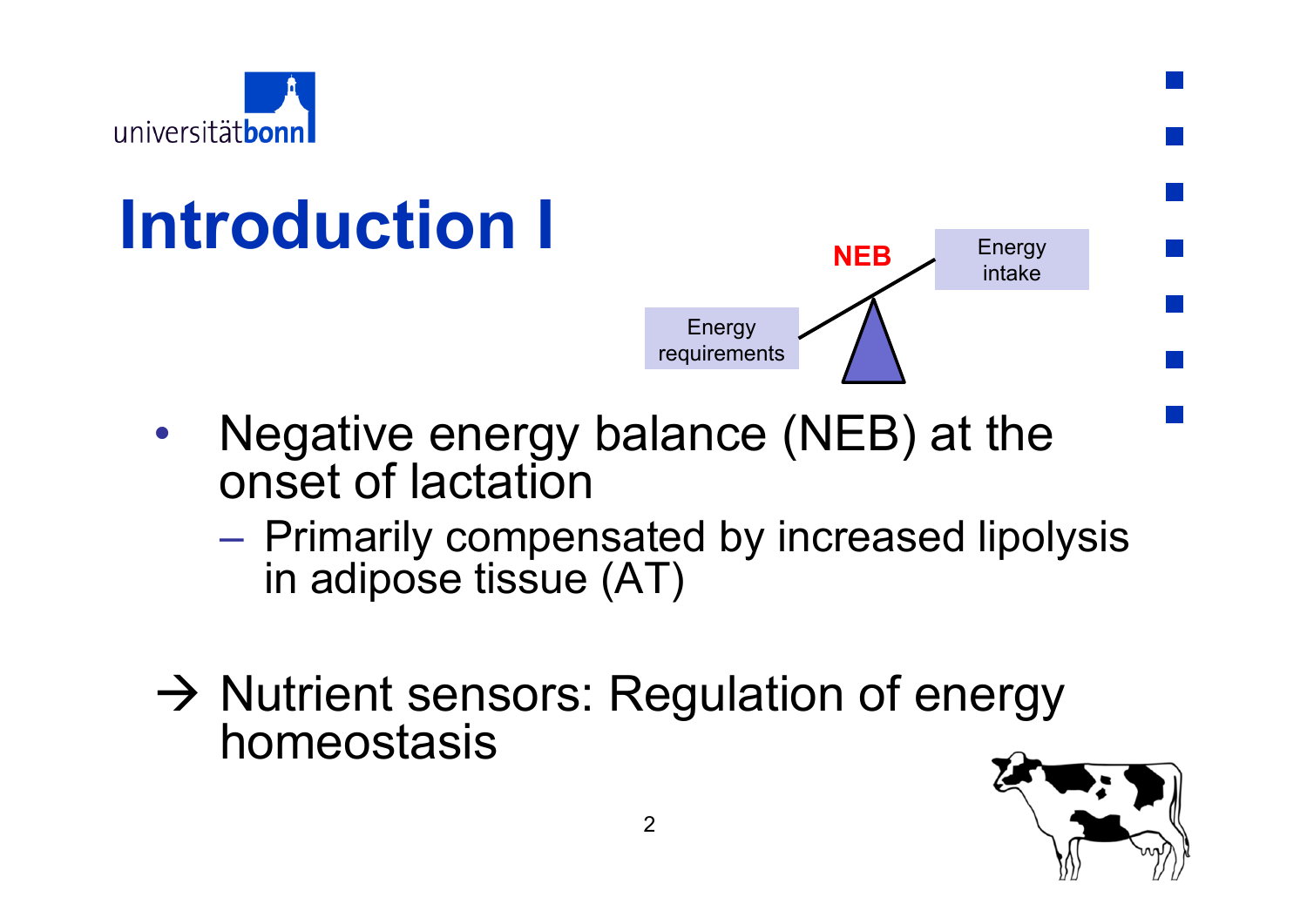

# **Introduction II**

- $\bullet$ • Free fatty acid receptors (FFAR) 2 and FFAR3: receptors for free fatty acids
- In adipocytes:
	- Activation of FFAR2 (aka GPR43) inhibits lipolysis (Hong et al., 2005)
	- – Activation of FFAR3 (aka GPR41) stimulates leptin secretion (Xiong et al., 2004)

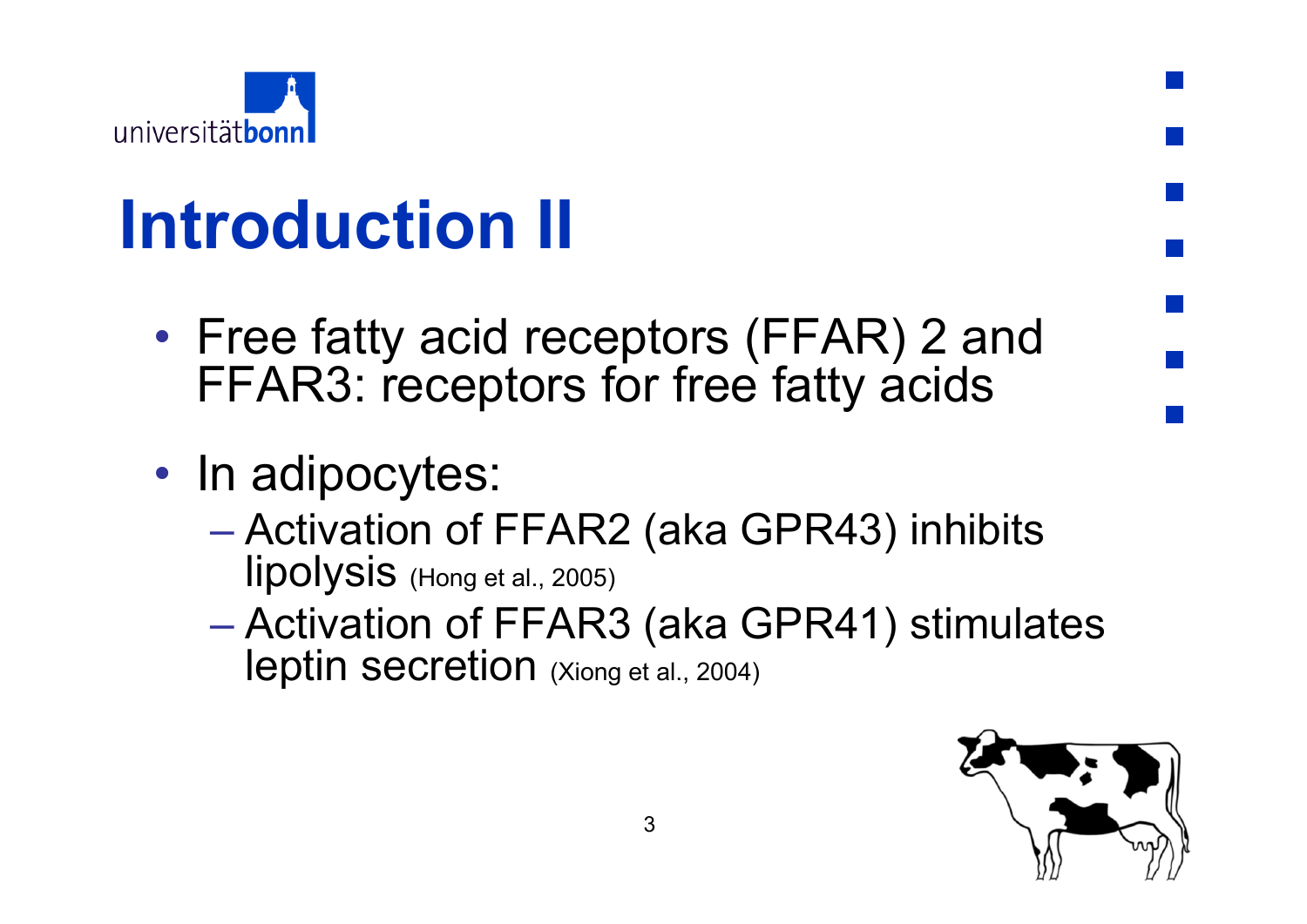

# **Introduction III**



• Acetate (C2), propionate (C3) and butyrate (C4):

- –– Produced by enteric microbial fermentation
- Provide the major energy supply in ruminants (Bergman, 1990)
- $-$  EC $_{50}$  values in µmol\*liter<sup>-1</sup> (and fold-change to C4)

|        | C <sub>2</sub>          | C <sub>3</sub>         | C4            |
|--------|-------------------------|------------------------|---------------|
| bFFAR2 | 7000 (175-fold)         | 550 ( <b>14-fold</b> ) | $40(1$ -fold) |
| bFFAR3 | 4500 ( <b>17-fold</b> ) | $150(0.5\text{-fold})$ | $250(1-fold)$ |

(Hudson et al., 2012)

• LR/high energy content in the diet increases the propionate production in the rumen (Baumann et al., 1971; Rabelo et al., 2003; Sutton et al. 2003)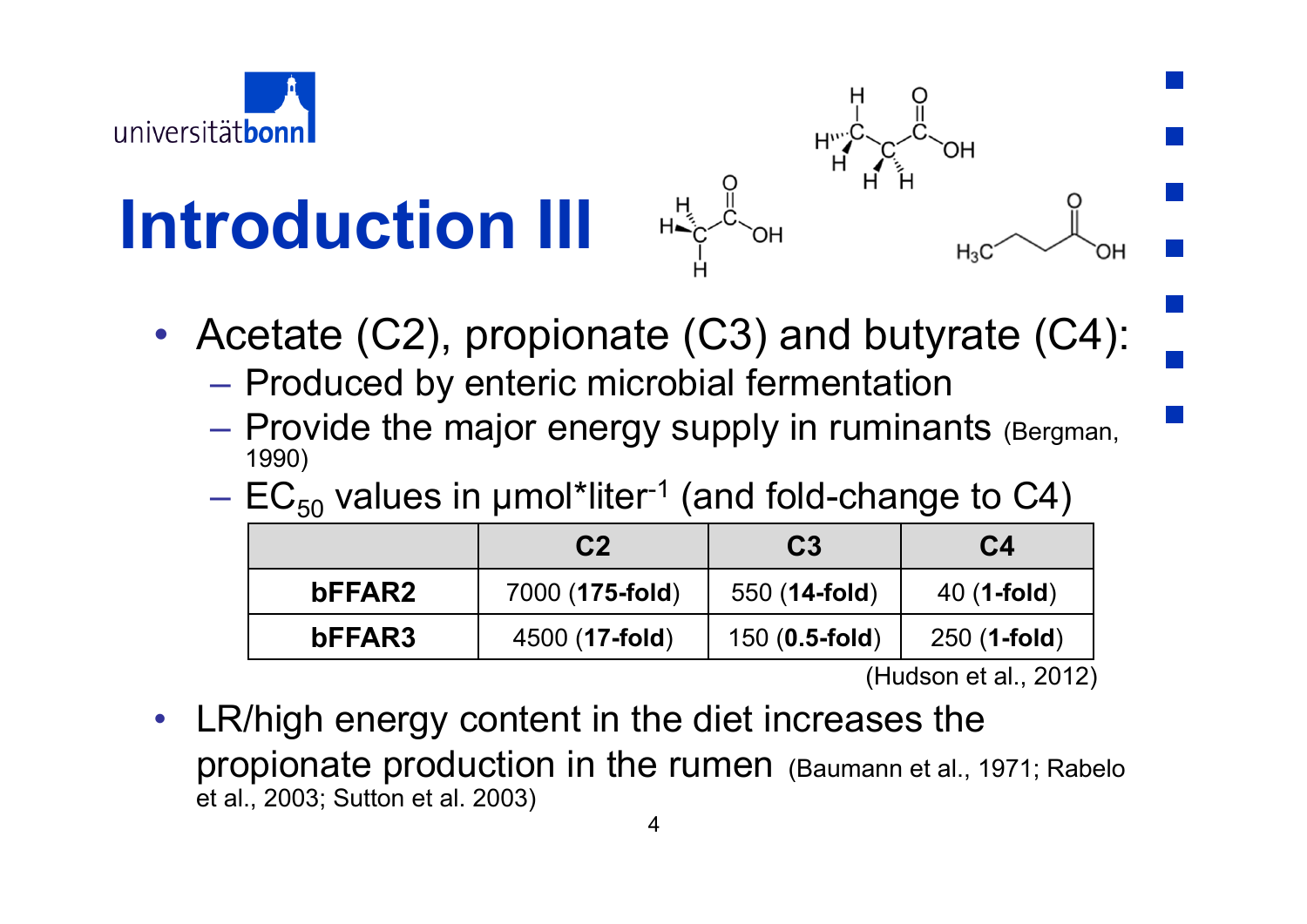

# **Hypothesis**

**Different extends of NEB** induced by unequal proportions of roughage in the diet will affect the **expression of FFAR2 or 3** in **subcutaneous (SC)** and **retroperitoneal (RP)** AT of dairy cows during the transition period.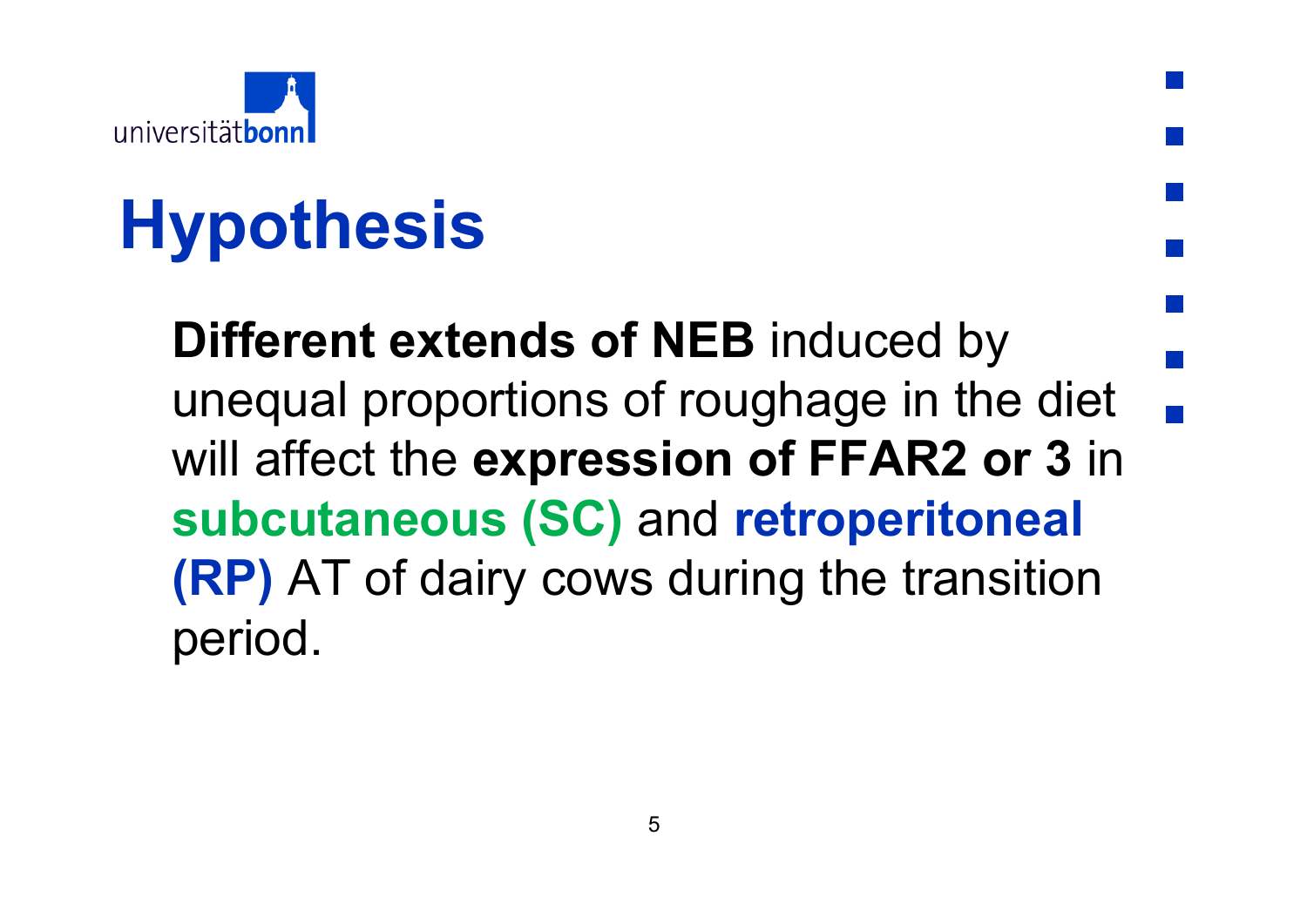

## **Materials & Methods I**

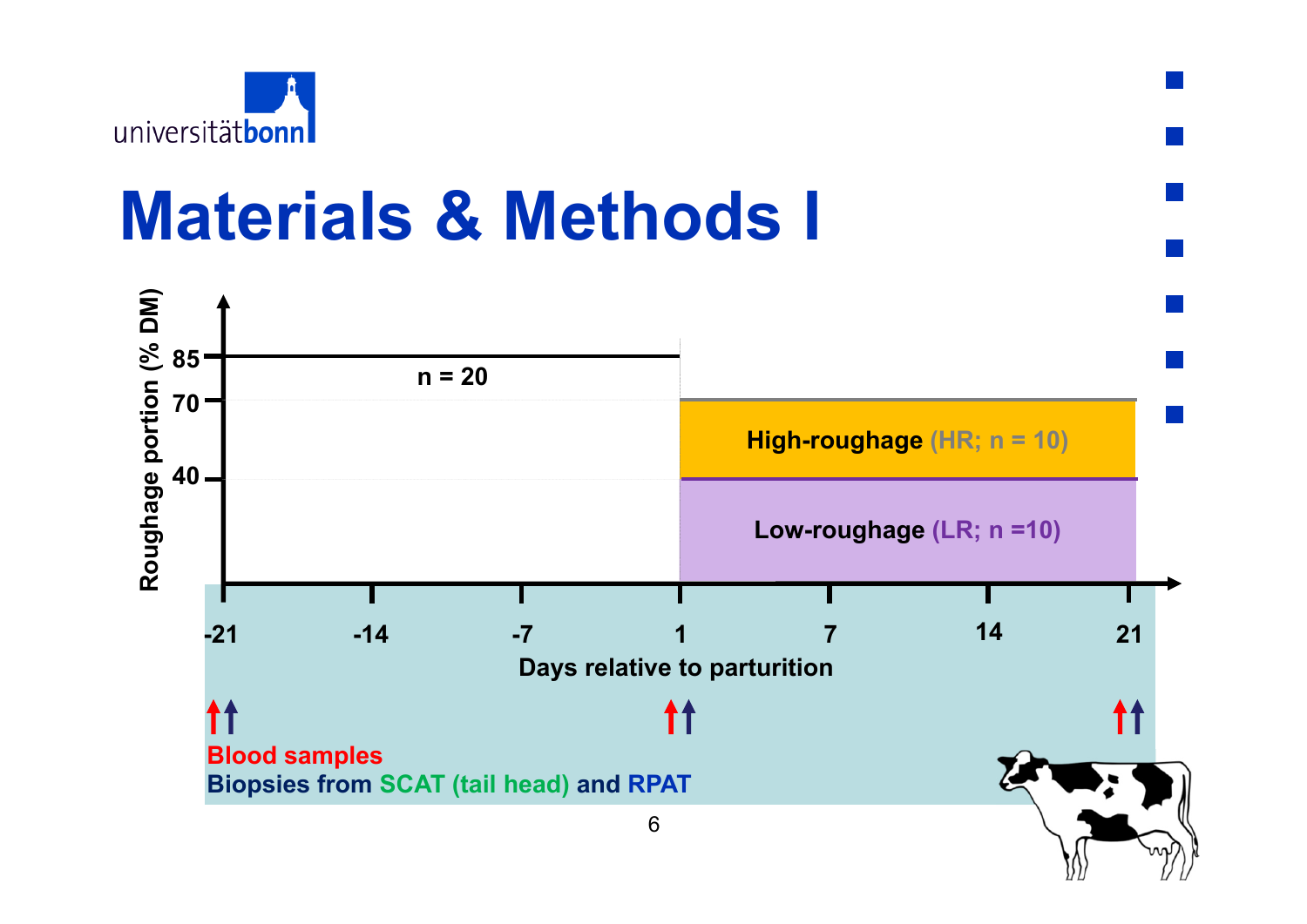

# **Materials & Methods II**

### **DMI, EB, serum BHBA and triglycerides in the 3rd week of lactation / at d 21 after parturition**

| <b>Characteristics</b> | <b>HR</b>        | <b>LR</b>        | <b>P-value</b> |
|------------------------|------------------|------------------|----------------|
| $DMI$ [kg/d]           | $16.32 \pm 0.42$ | $18.93 \pm 0.74$ | < 0.01         |
| EB [MJ/d]              | $-33.7 \pm 5.8$  | $-15.3 \pm 6.0$  | < 0.05         |
| <b>BHBA</b> [mmol/L]   | $0.76 \pm 0.05$  | $0.47 \pm 0.11$  | < 0.05         |
| Triglyceride [µmol/L]  | $0.22 \pm 0.06$  | $0.13 \pm 0.01$  | < 0.05         |

(Locher et al., 2011)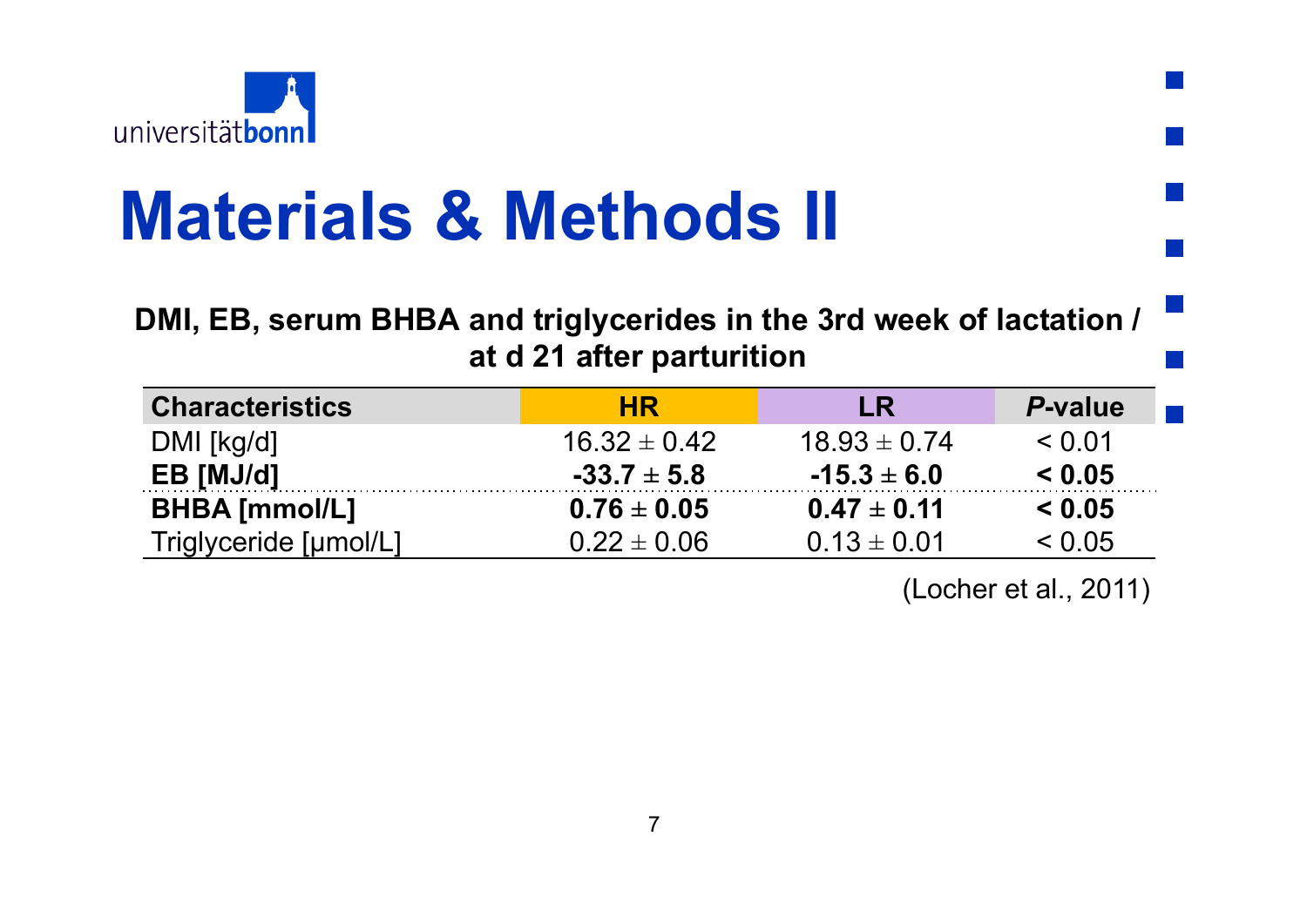

# **Materials & Methods III**

#### **C2, C3 and C4 quantification in serum**

• C2, C3 and C4 were derivatized and measured on a GC-FID

#### **mRNA quantification in SCAT and RPAT biopsies**

- Tissue homogenization
- RNA extraction and purification
- cDNA synthesis
- mRNA quantification by qPCR

#### **Statistical analyses**

- SPSS 21.0 (SPSS Inc., Chicago, IL)
- Mann-Whitney test to compare both diet groups (and both tissues)
- Wilcoxon test to compare the sampling dates with following Bonferroni correction
- *P* < 0.05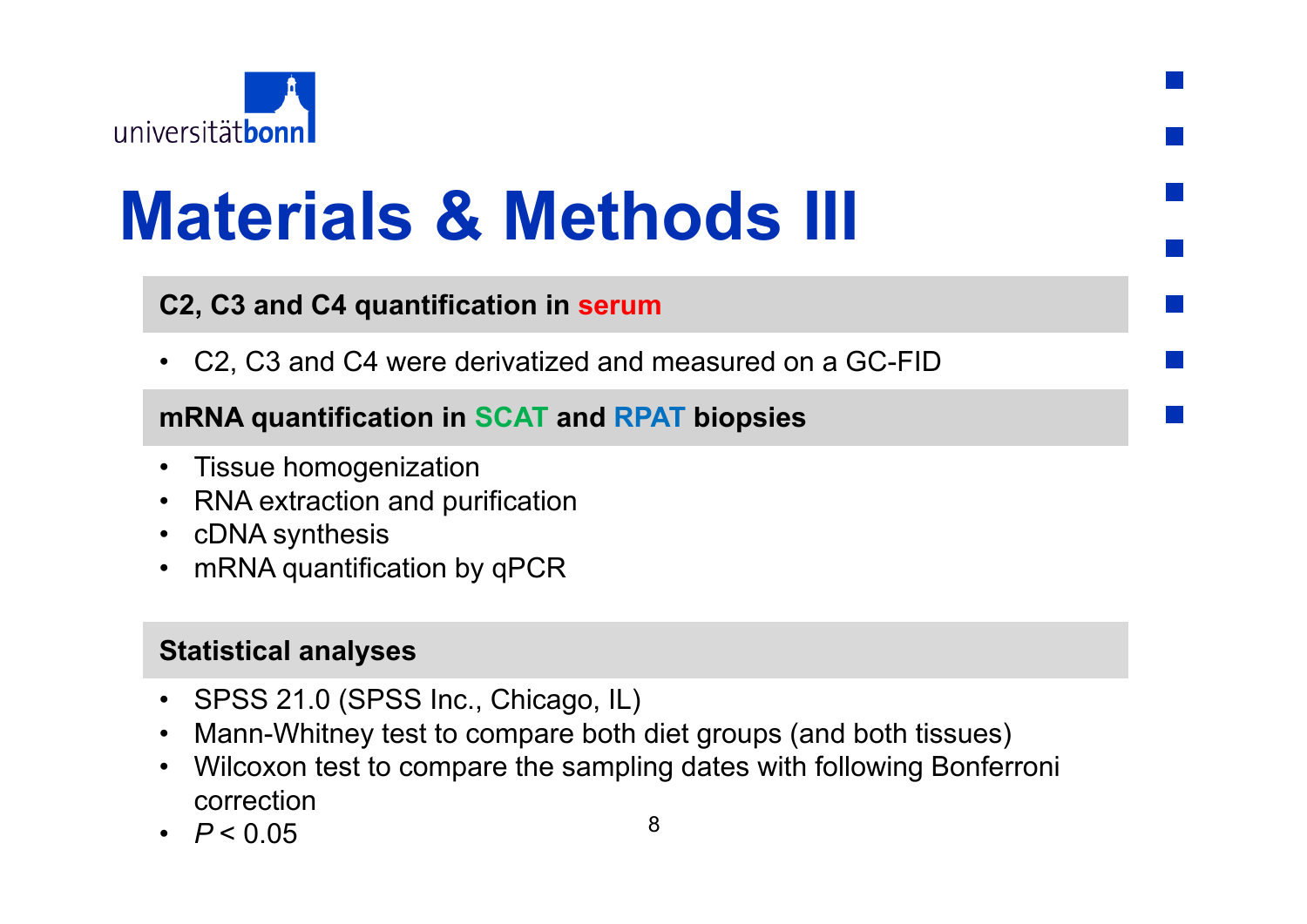

#### **Acetate (C2) in serum**



Different letters indicate differences between the sampling dates (*P* < 0.05). **Means ± SEM**

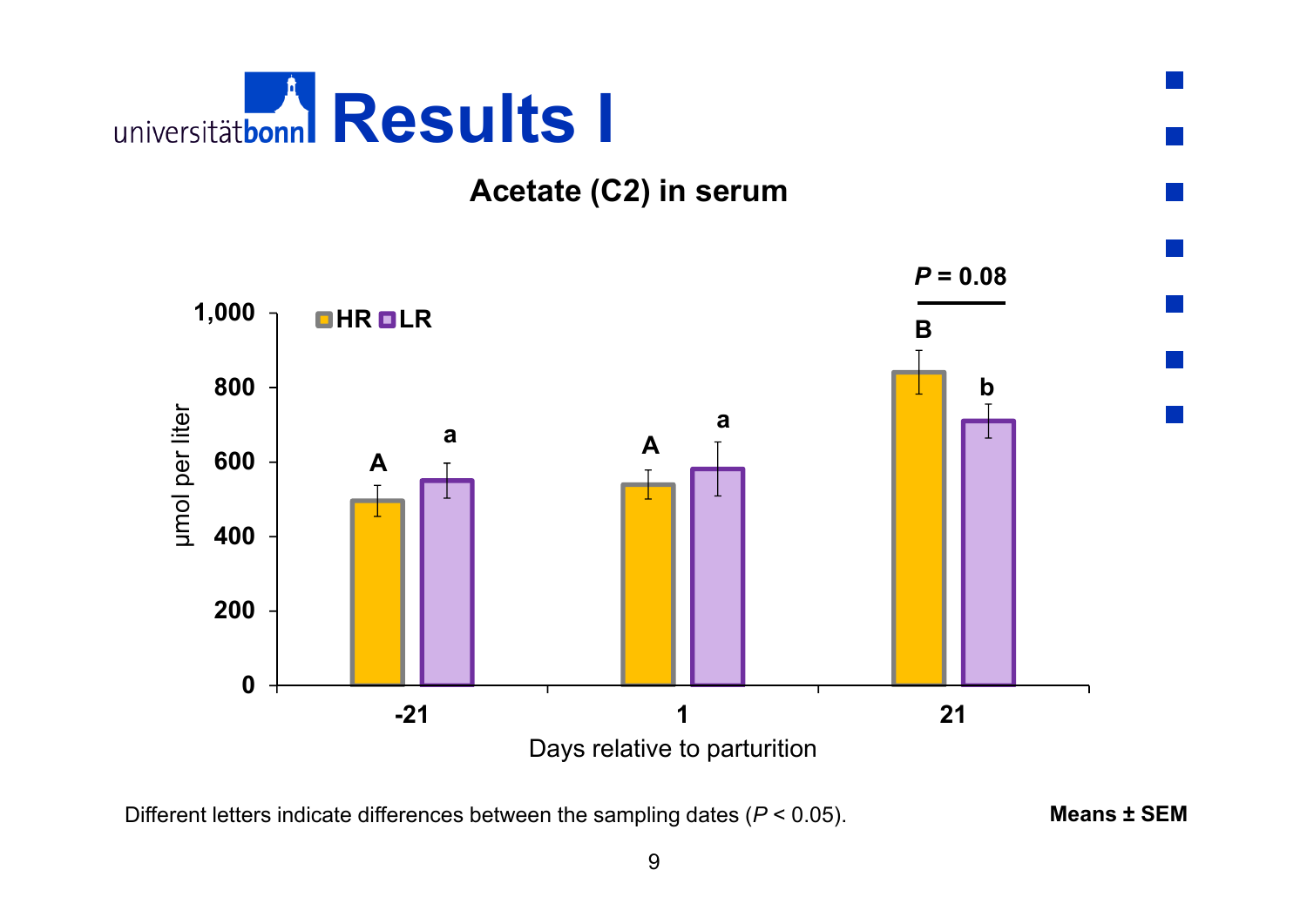

### **Propionate (C3) in serum**



**Butyrate (C4) in serum**

- - No diet effect -No time effect
- - Mean ± SEM: **24 ± 4 μmol per liter**



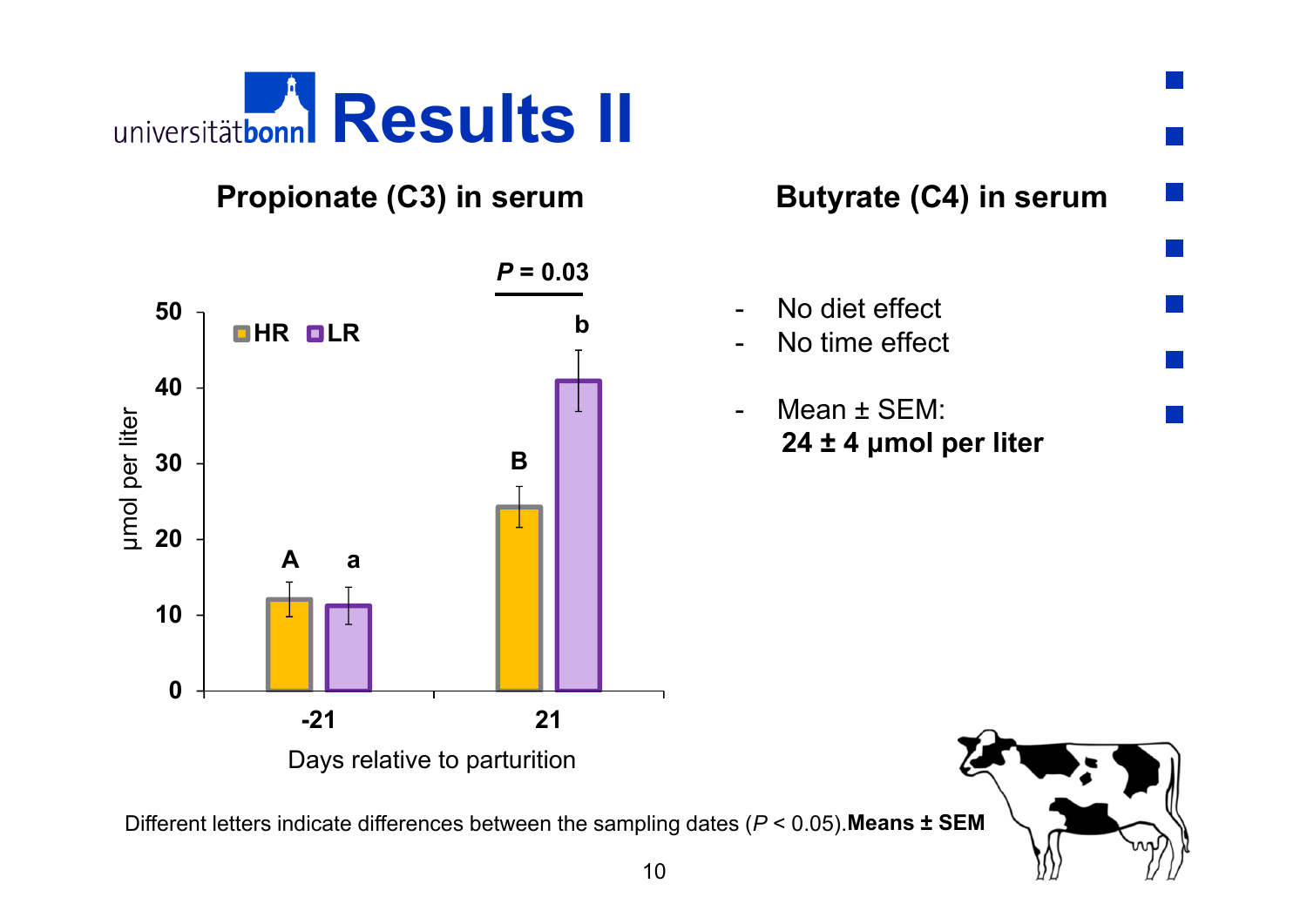

### **FFAR2** expression in SCAT



**expression in SCAT FFAR3 expression in SCAT**

Different letters indicate differences between the sampling dates (*P* < 0.05).

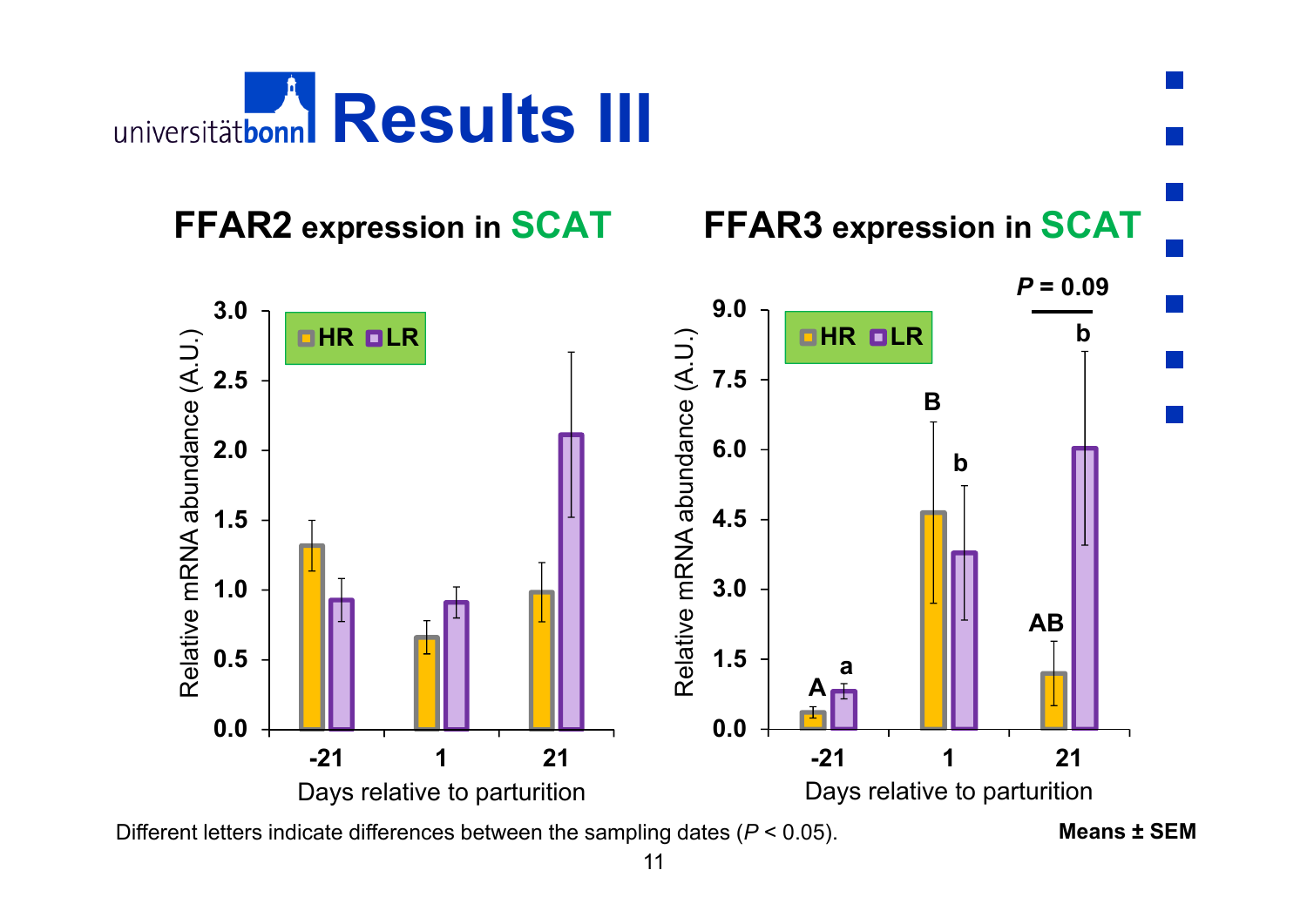

### **FFAR2** expression in **RPAT**

*P* **= 0.002 2.5 6.0HR LR ABHR LR** Relative mRNA abundance (A.U.) Relative mRNA abundance (A.U.) **b**Relative mRNA abundance (A.U.) Relative mRNA abundance (A.U.) **A5.0 B2.0 b 4.0 a 1.5 AB 3.0 B1.0 ab b2.0 Aa0.5 1.0 0.0 0.0 -21 1 21-21 1 21**Days relative to parturition Days relative to parturition

**expression in RPAT FFAR3 expression in RPAT**

Different letters indicate differences between the sampling dates (*P* < 0.05).

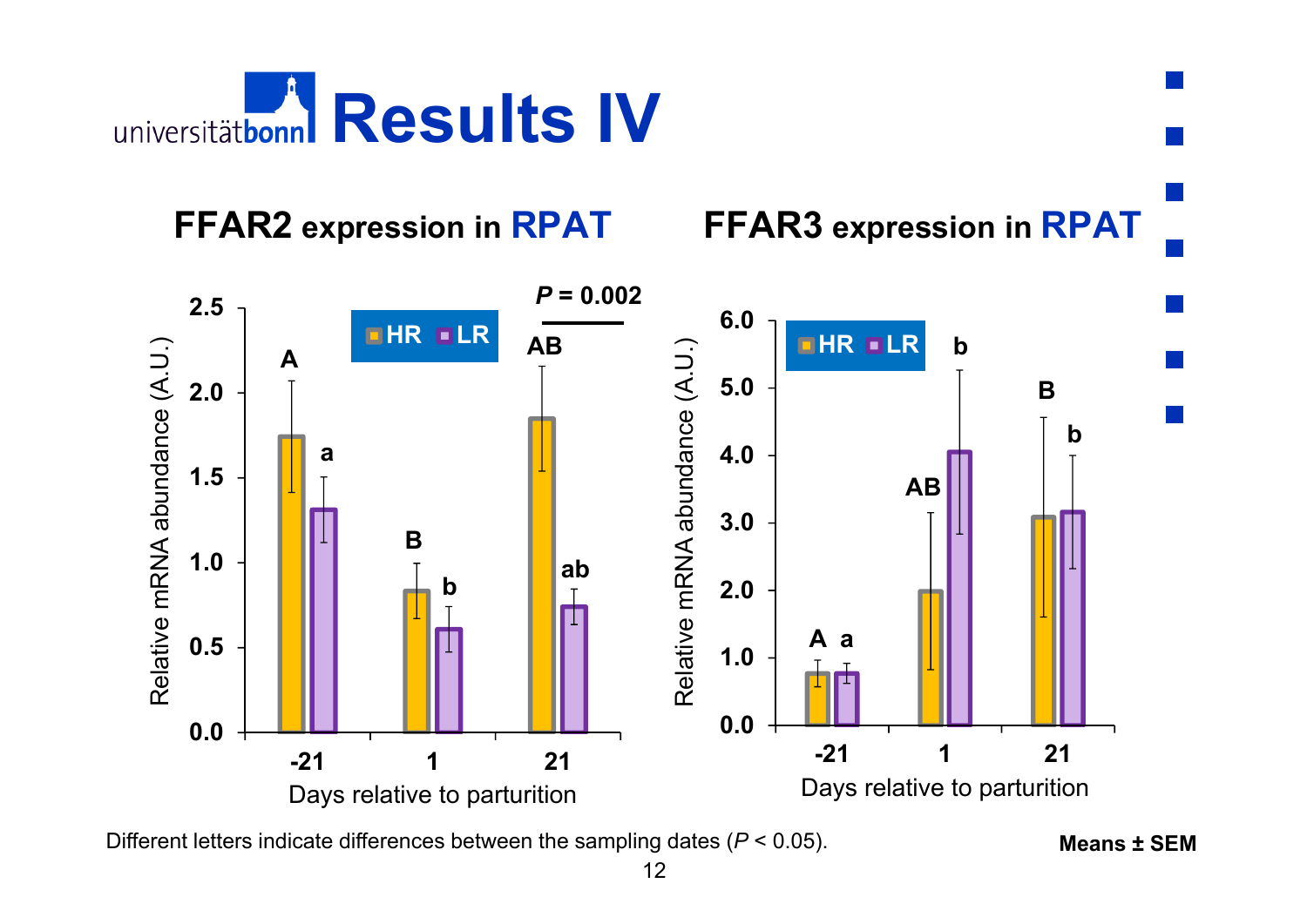

## **mRNA abundance in SCAT** *vs.* **RPAT**

 $\mathcal{L}^{\text{max}}_{\text{max}}$ 

**FFAR2:** no difference between both tissues**FFAR3:** higher in **RPAT** at d-21 compared to **SCAT**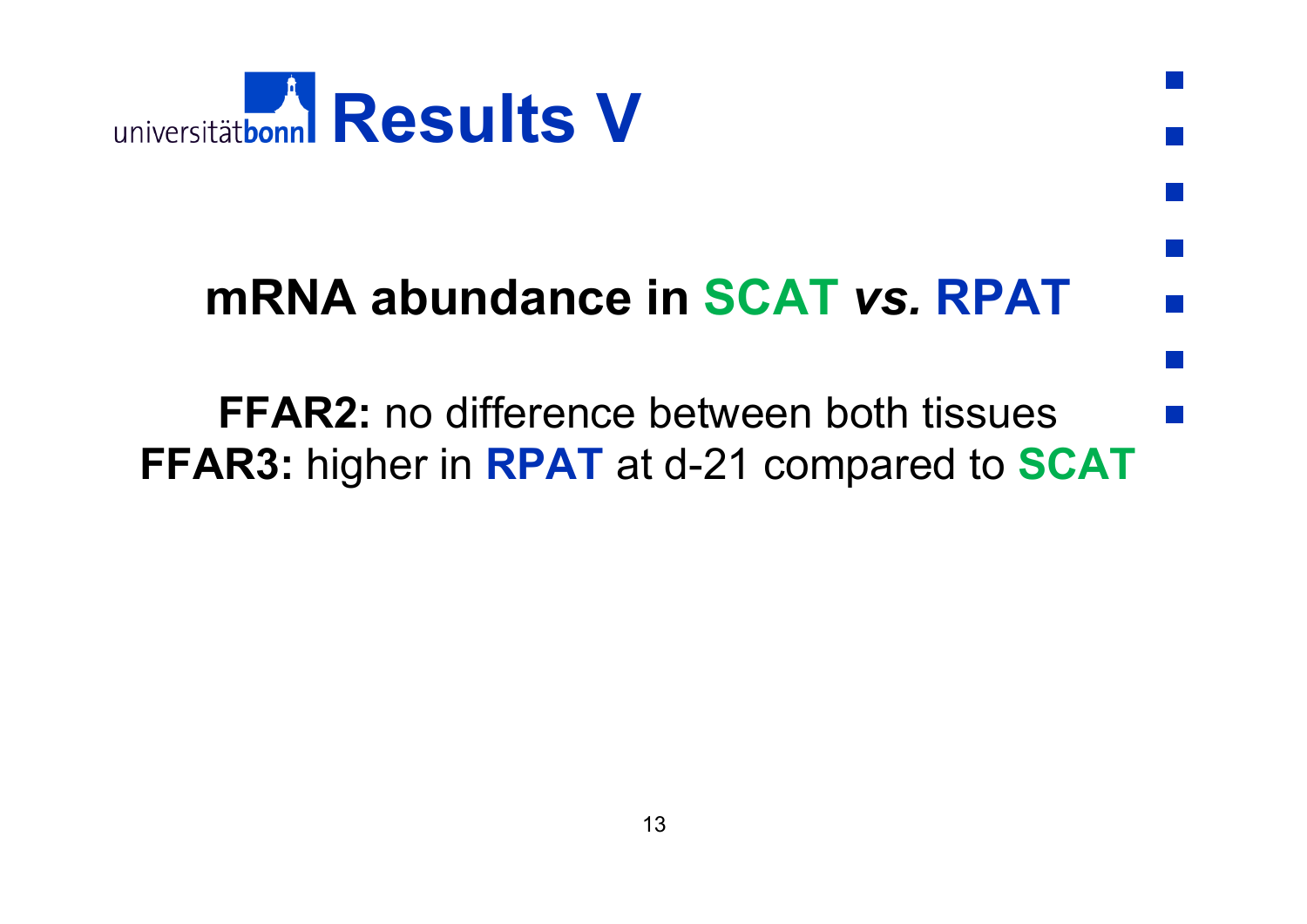

# **Discussion & Conclusion I**

- •• Higher circulating propionate concentrations due to LR diet
- • FFAR2 expression in **RPAT**: inverse regulated to propionate concentrations in the circulation

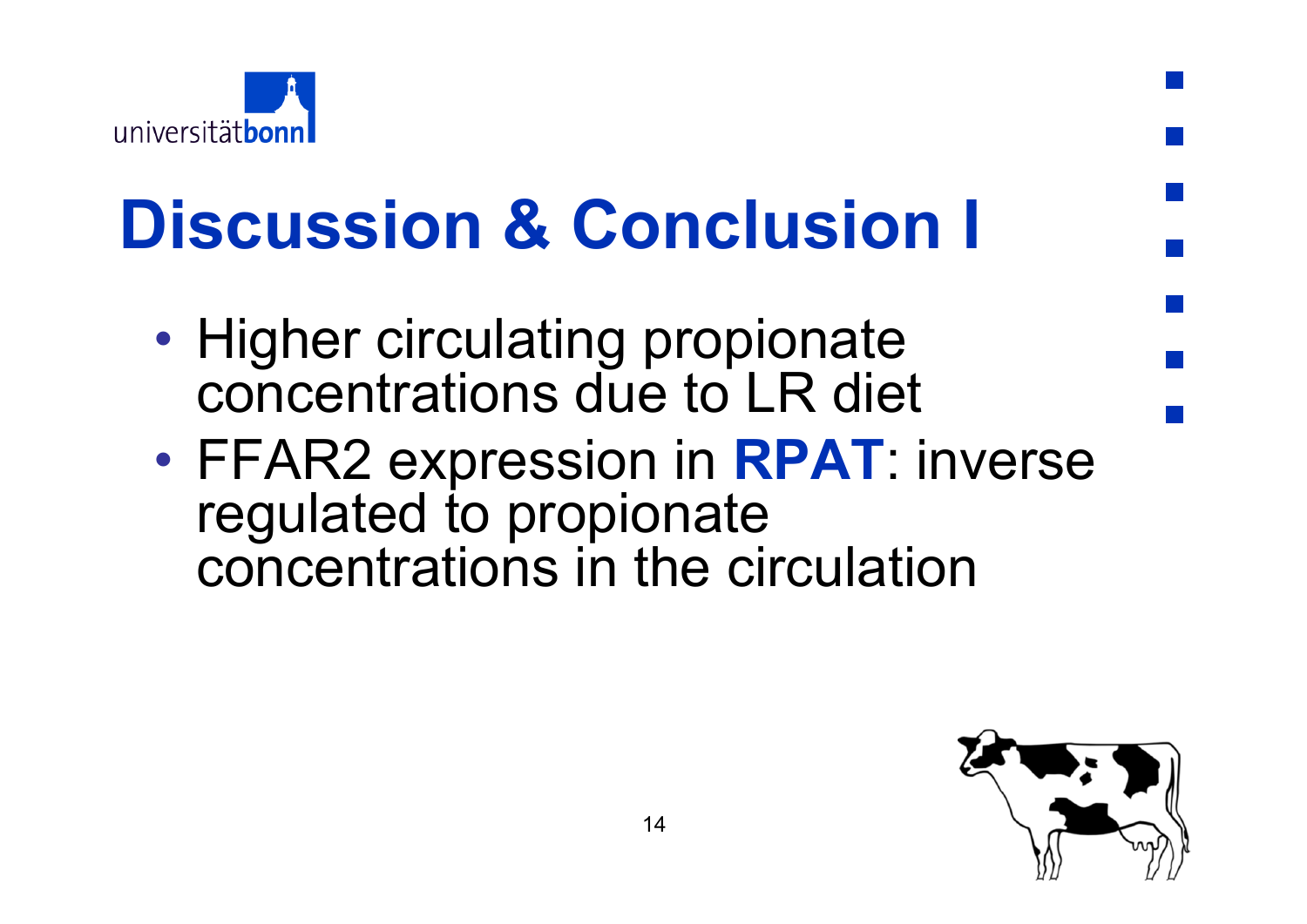

# **Discussion & Conclusion II**

- • Down-regulation of lipolysis rate in **RPAT** of HR animals
	- counteract an extensive mobilisation of this tissue?
	- Strictly regulated in a more NEB?
- $\bullet$  Butyrate concentrations could Stimulate FFAR2 (Hudson et al., 2012)

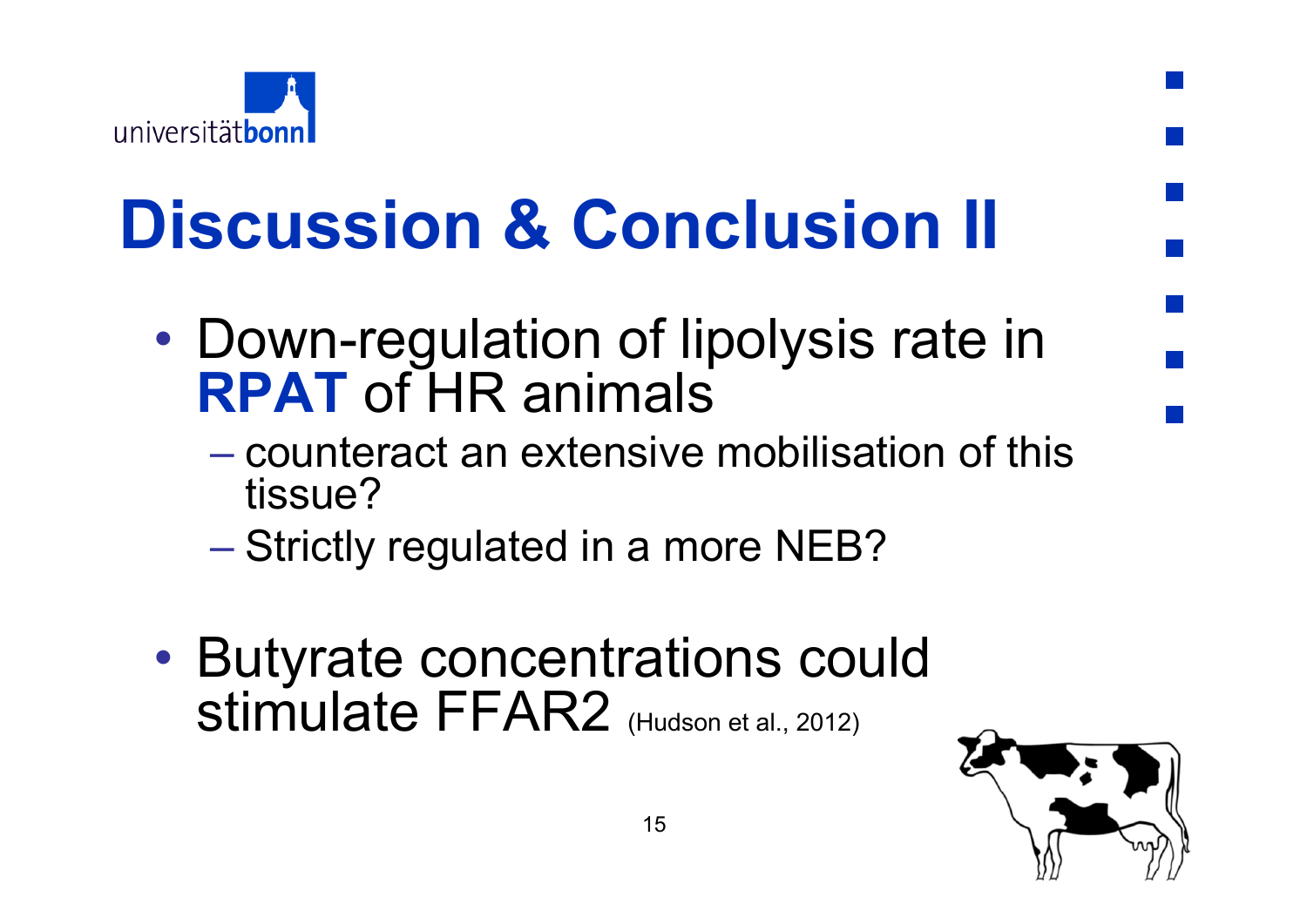

## **Acknowledgements**

- •Inga Hofs, Isabella Israel, Birgit Mielenz and Marlies Althaus
- •H. Wilhelm Schaumann Foundation
- •Theodor-Brinkmann-Graduate School

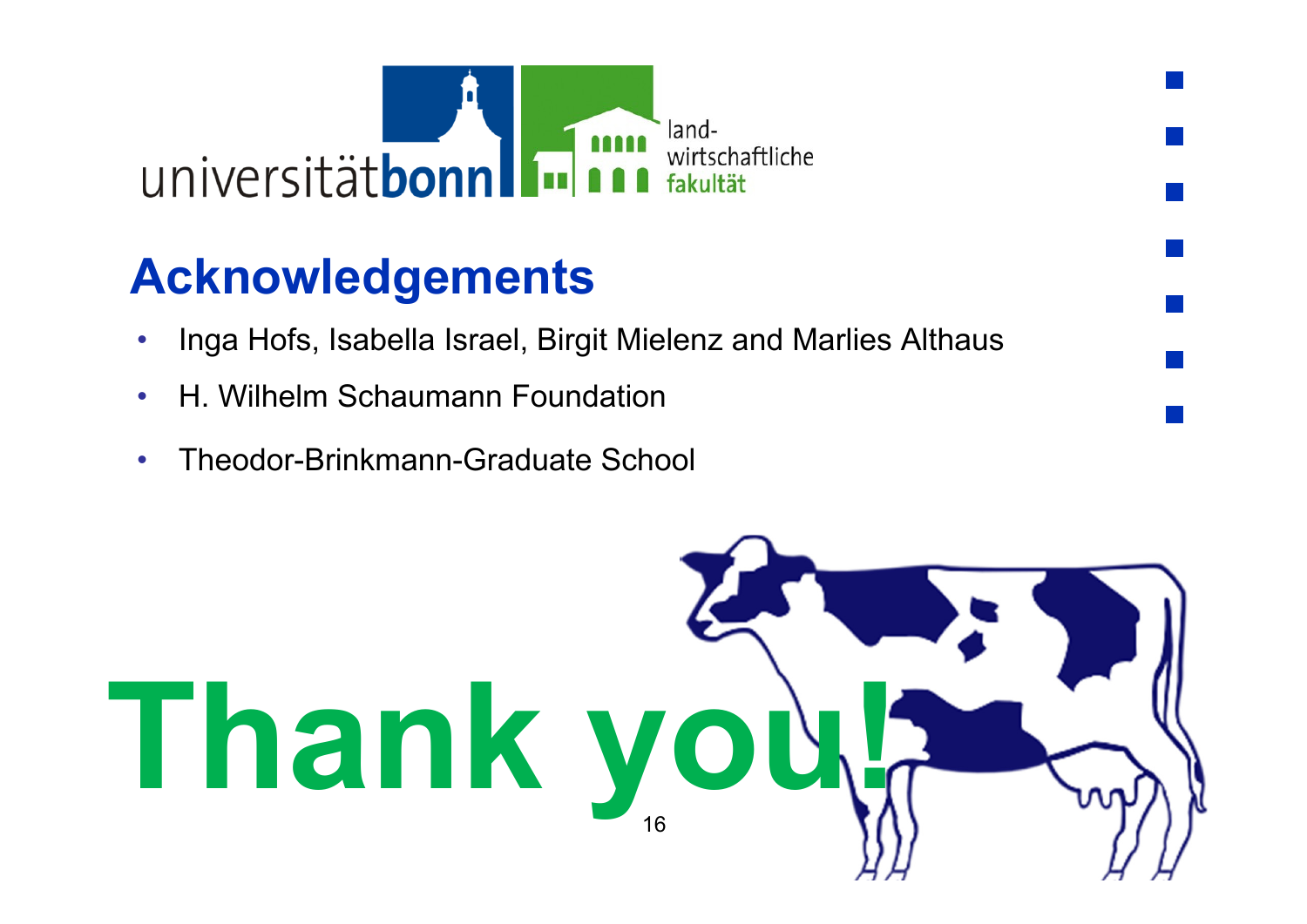

### • Potency of FFAR2/3 for SCFA (Hudson et al., 2012)

| <b>Human</b>                                                              | <b>Bovine</b>                 |
|---------------------------------------------------------------------------|-------------------------------|
| <b>FFAR2</b> $\underline{C3} = \underline{C2} > C1 = \underline{C4} > C5$ | $CG > C5 > C4 = C7 > C3 > C2$ |
| <b>FFAR3</b> $C5 = C7 > C3 = C6 = C4 > C2$ $C5 = C6 > C3 = C7 > C4 > C2$  |                               |

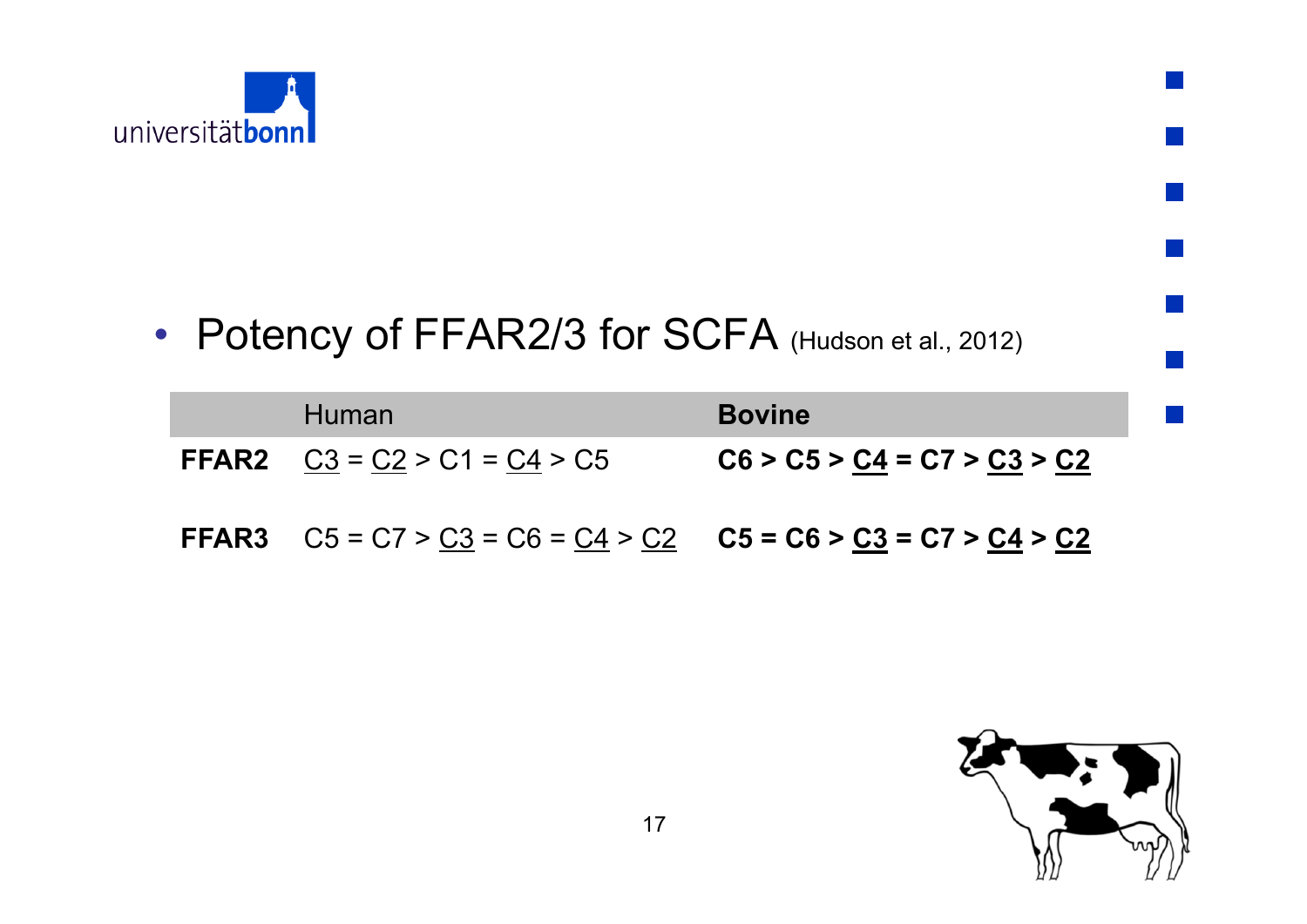

### • Reference genes

### **SCAT**

- $\bullet$  Low density lipoprotein receptorrelated protein 10
- $\bullet$ RNA Polymerase II
- •Emerin

#### **RPAT**

- • Low density lipoprotein receptorrelated protein 10
- $\bullet$ RNA Polymerase II
- •Emerin
- •Marvel domain containing 1

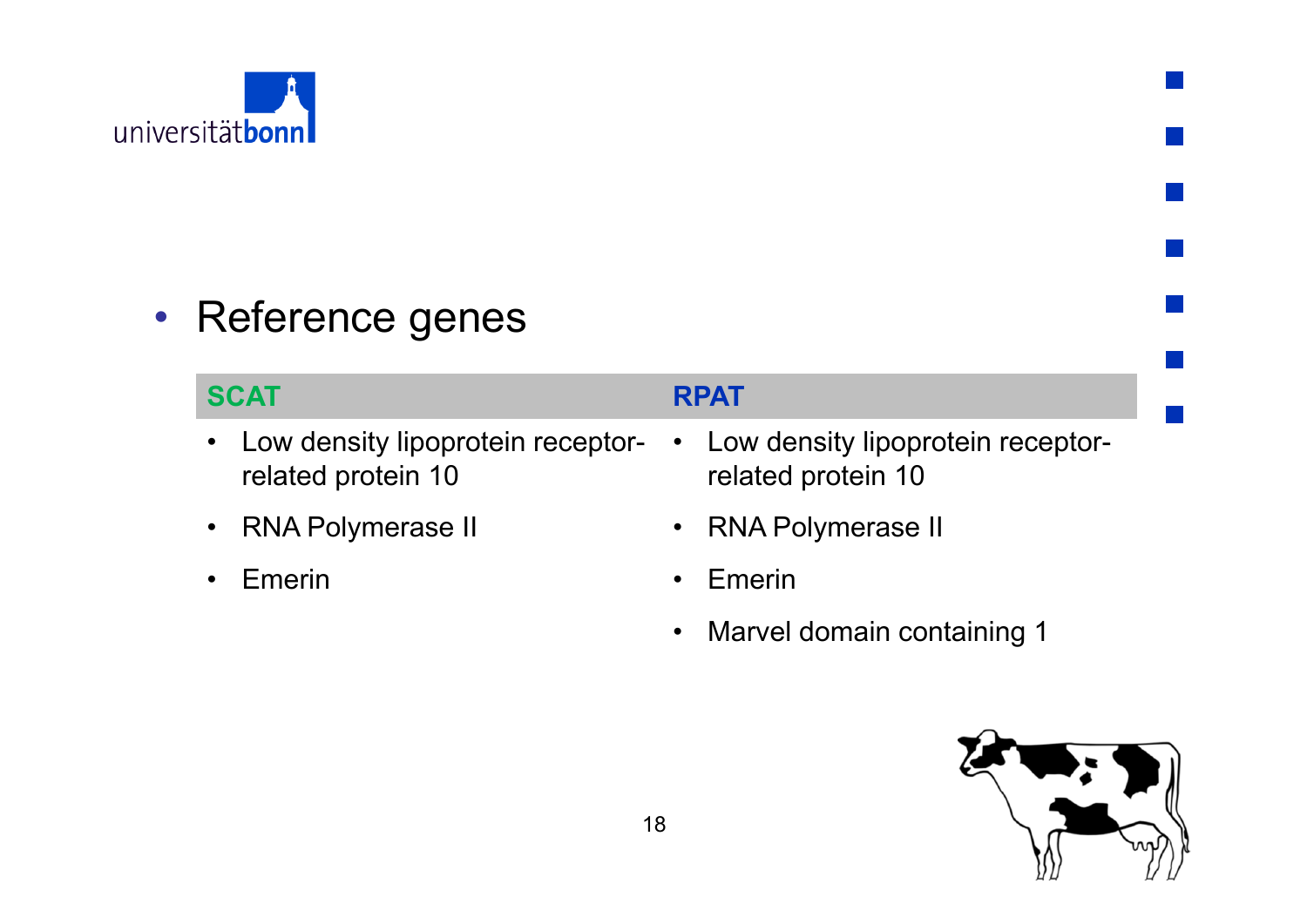

### • Milk fat:protein ratio

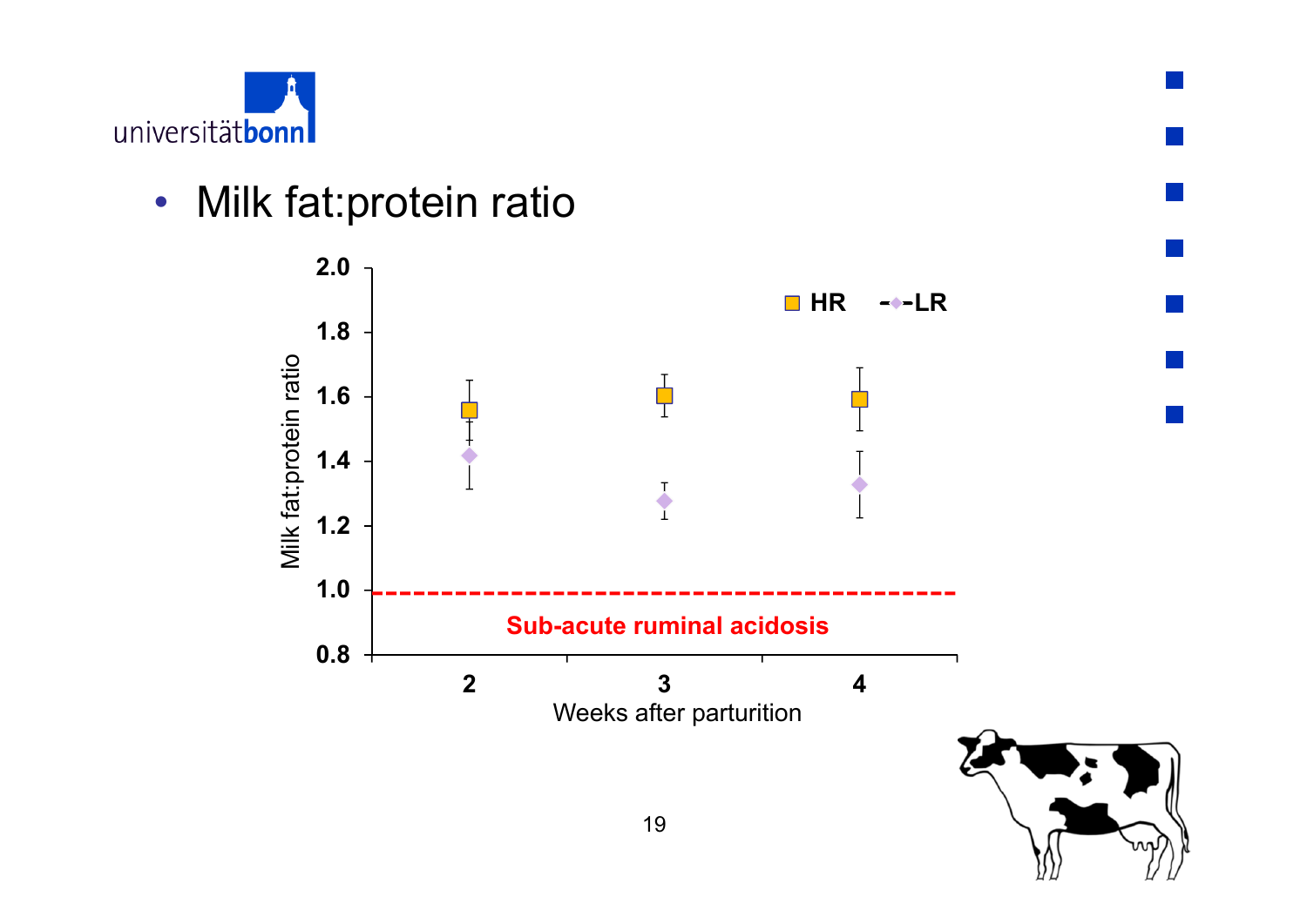

• Nutrient, fiber, and energy content of the feed ingredients as well as intended percentages of silage and concentrate in the diets fed to cows postpartum

|                                                                           | <b>Feeding component</b> |                     |           |           |
|---------------------------------------------------------------------------|--------------------------|---------------------|-----------|-----------|
| <b>Item</b>                                                               | <b>Corn silage</b>       | <b>Grass silage</b> | <b>HR</b> | <b>LR</b> |
| DM (g/kg)                                                                 | 368                      | 289                 | 883       | 885       |
| Ash (g/kg of DM)                                                          | 37                       | 138                 | 66        | 53        |
| CP (g/kg of DM)                                                           | 80                       | 159                 | 210       | 218       |
| EE (g/kg of DM)                                                           | 32                       | 40                  | 27        | 29        |
| ADF (g/kg of DM)                                                          | 223                      | 311                 | 53        | 52        |
| NDF (g/kg of DM)                                                          | 424                      | 514                 | 163       | 146       |
| ME (MJ/kg of DM)                                                          | 10.7                     | 10.8                | 12.9      | 13.1      |
| NE <sub>1</sub> (MJ/kg of DM)                                             | 6.4                      | 6.5                 | 8.2       | 8.3       |
| The HR diet comprised 42% and 28% and the LR diet 24% corn silage and 16% |                          |                     |           |           |
| arooo oilogo roomootiyahy                                                 |                          |                     |           |           |

grass silage, respectively.

 $1EE$  = ether extract (crude fat); HR = high rouhage; LR = low rouhage.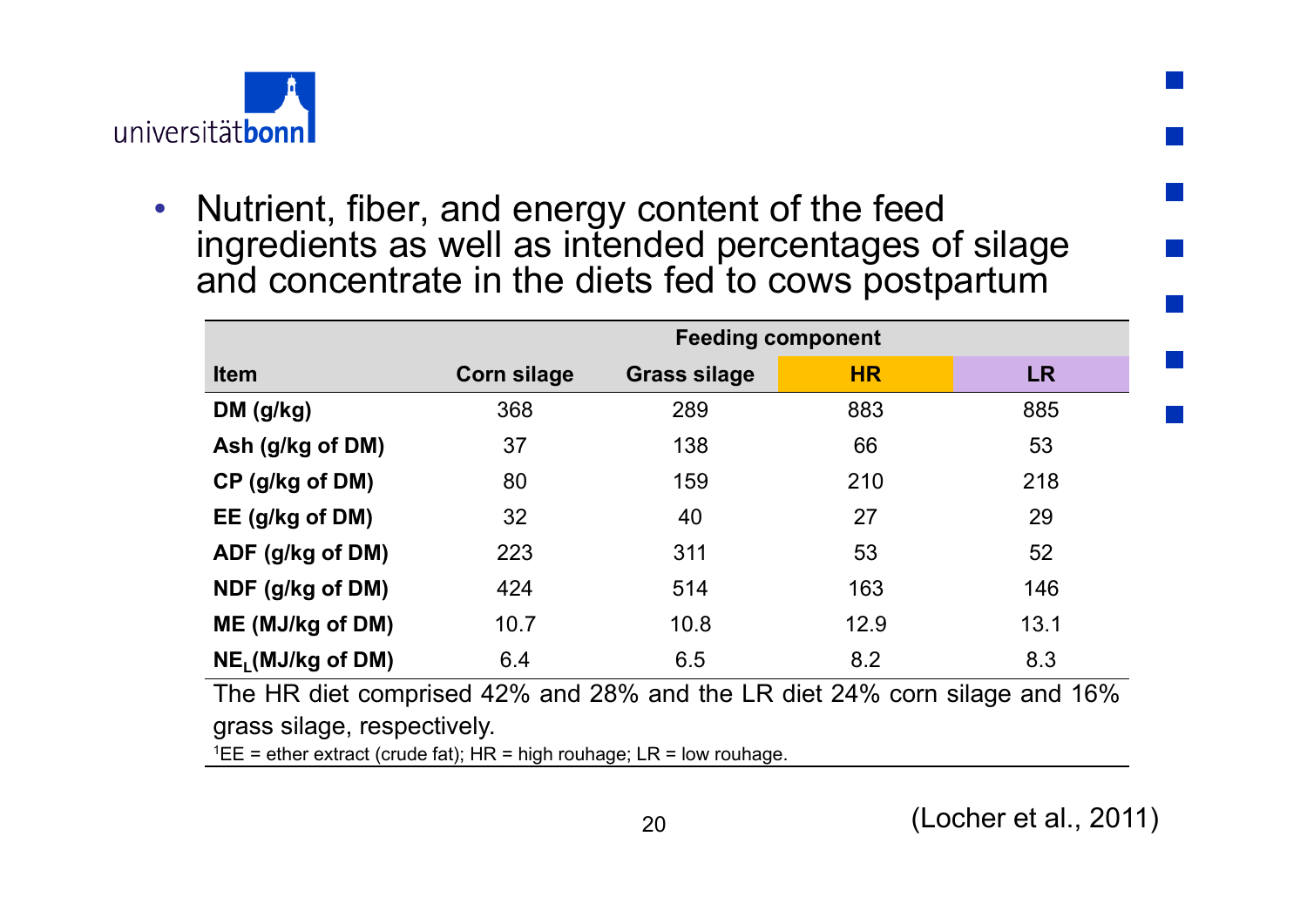

•Composition of the concentrate fed to the cows

| <b>Item</b>                   | <b>Feeding component in %</b> |
|-------------------------------|-------------------------------|
| <b>Wheat grain</b>            | 50                            |
| <b>Maize</b>                  | 21                            |
| Soybean meal                  | 27                            |
| Soybean oil                   | 1                             |
| <b>Vitamin/mineral premix</b> |                               |

1Per kg mineral feed: 140 g Ca; 120 g Na; 70 g P; 40 g Mg; 6 g Zn; 5.4 g Mn; 1 g Cu; 100 mg I; 40 mg Se; 5 mg Co; 1 000 000 IU vitamin A; 100 000 IU vitamin D3; 1500 mg vitamin E

The concentrates mostly consists of wheat, soybean meal, corn and a mineral and vitamin premix.